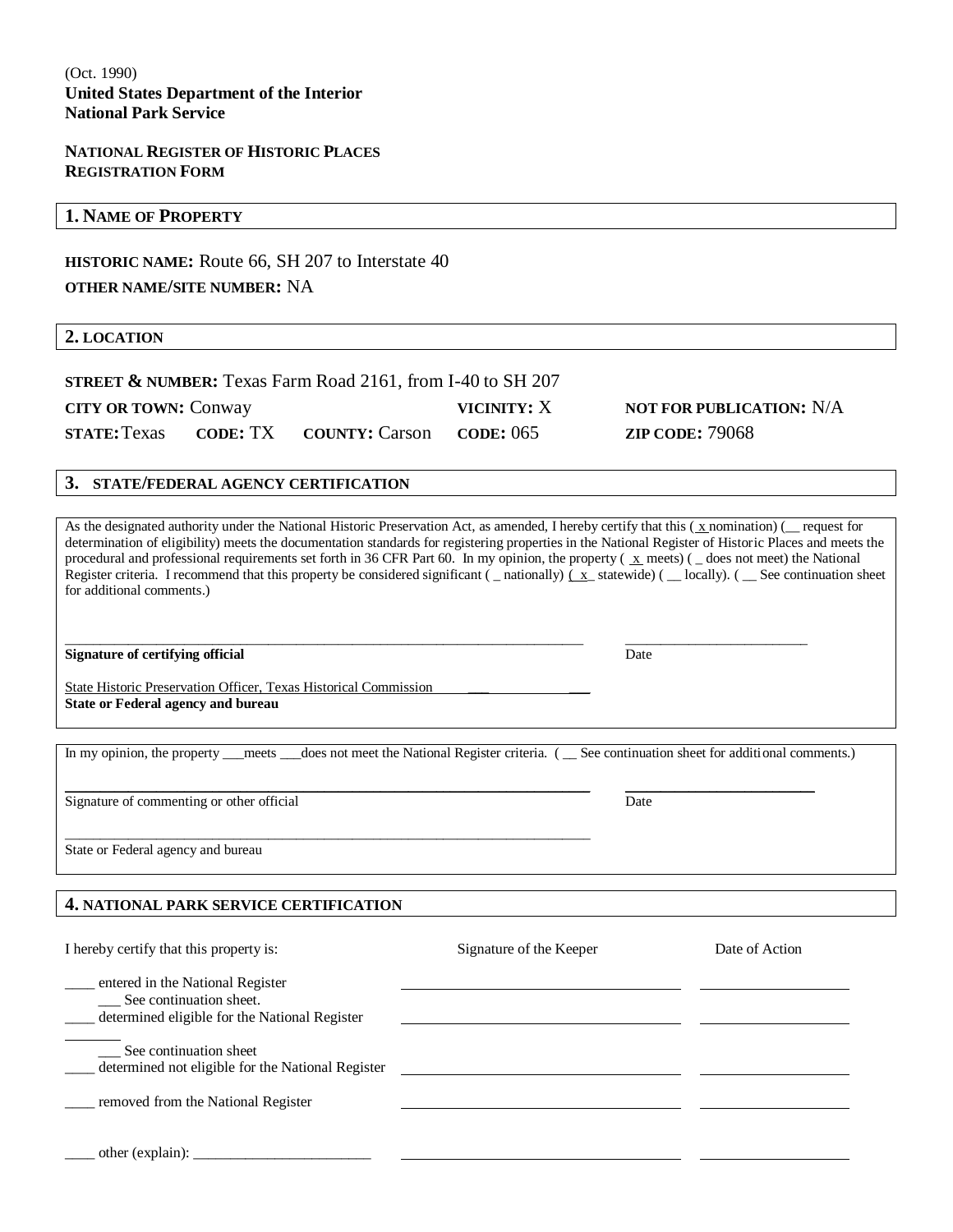### **5. CLASSIFICATION**

### **OWNERSHIP OF PROPERTY:** Public-Local

**CATEGORY OF PROPERTY:** Structure

| <b>NUMBER OF RESOURCES WITHIN PROPERTY:</b> | <b>CONTRIBUTING</b> | <b>NONCONTRIBUTING</b> |
|---------------------------------------------|---------------------|------------------------|
|                                             |                     | 0 BUILDINGS            |
|                                             |                     | 0 SITES                |
|                                             |                     | 0 STRUCTURES           |
|                                             |                     | <b>O OBJECTS</b>       |
|                                             |                     | 0 TOTAL                |

### **NUMBER OF CONTRIBUTING RESOURCES PREVIOUSLY LISTED IN THE NATIONAL REGISTER:** 0

### **NAME OF RELATED MULTIPLE PROPERTY LISTING:** Route 66 in Texas MPS

### **6. FUNCTION OR USE**

**HISTORIC FUNCTIONS:** TRANSPORTATION: roadbed

**CURRENT FUNCTIONS:** TRANSPORTATION: roadbed

### **7. DESCRIPTION**

### **ARCHITECTURAL CLASSIFICATION:** NO STYLE

**MATERIALS: FOUNDATION WALLS ROOF OTHER** CONCRETE, ASPHALT

**NARRATIVE DESCRIPTION** (see continuation sheet 5).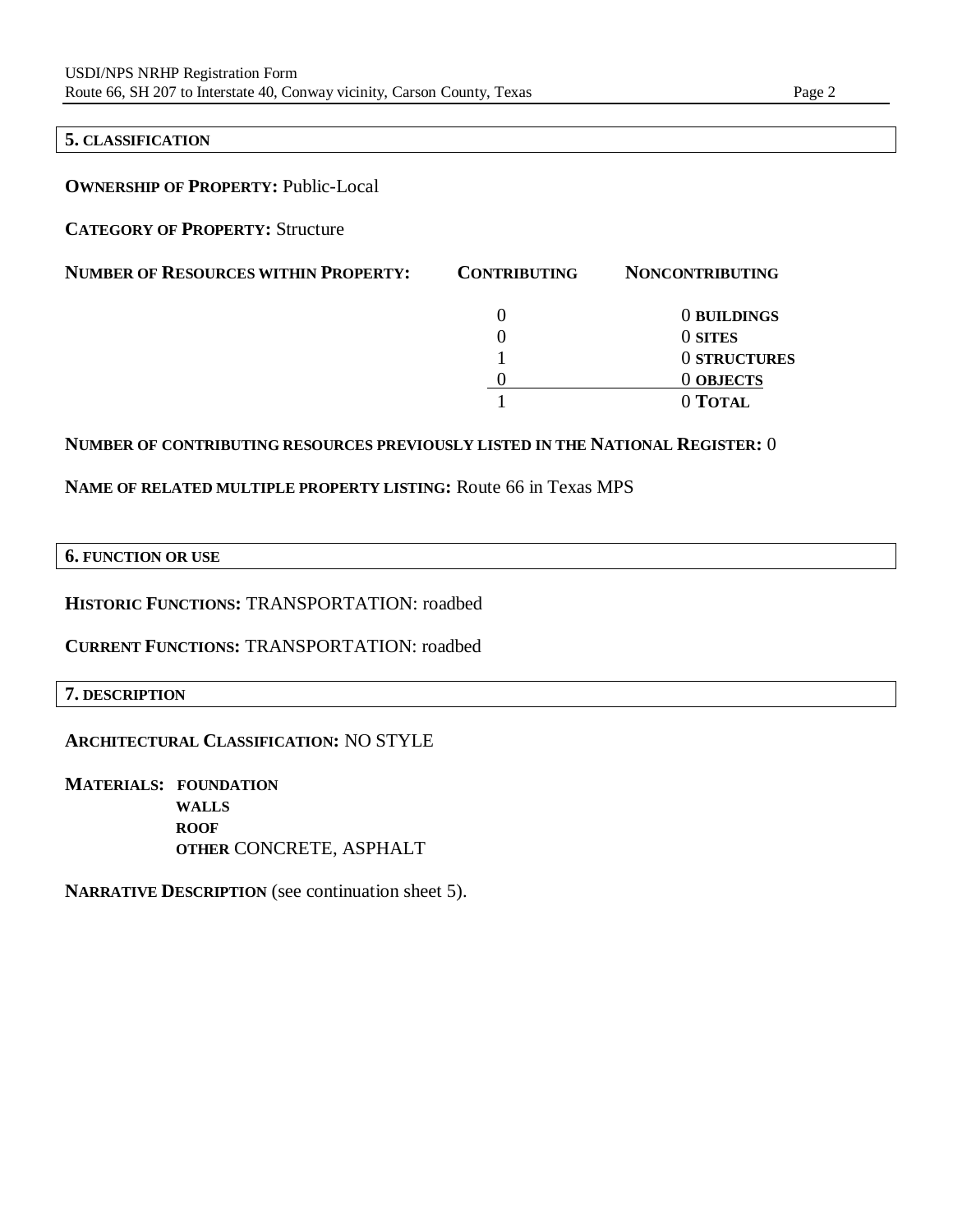### **8. STATEMENT OF SIGNIFICANCE**

### **APPLICABLE NATIONAL REGISTER CRITERIA**

- X **A** PROPERTY IS ASSOCIATED WITH EVENTS THAT HAVE MADE A SIGNIFICANT CONTRIBUTION TO THE BROAD PATTERNS OF OUR HISTORY.
	- **B** PROPERTY IS ASSOCIATED WITH THE LIVES OF PERSONS SIGNIFICANT IN OUR PAST.
- X **C** PROPERTY EMBODIES THE DISTINCTIVE CHARACTERISTICS OF A TYPE, PERIOD, OR METHOD OF CONSTRUCTION OR REPRESENTS THE WORK OF A MASTER, OR POSSESSES HIGH ARTISTIC VALUES, OR REPRESENTS A SIGNIFICANT AND DISTINGUISHABLE ENTITY WHOSE COMPONENTS LACK INDIVIDUAL DISTINCTION.
	- **D** PROPERTY HAS YIELDED, OR IS LIKELY TO YIELD INFORMATION IMPORTANT IN PREHISTORY OR HISTORY.

### **CRITERIA CONSIDERATIONS:** N/A

**AREAS OF SIGNIFICANCE:** Transportation, Engineering

**PERIOD OF SIGNIFICANCE:** 1930-1957

**SIGNIFICANT DATES:** 1930

**SIGNIFICANT PERSON:** N/A

**CULTURAL AFFILIATION:** N/A

**ARCHITECT/BUILDER:** unknown

**NARRATIVE STATEMENT OF SIGNIFICANCE** (see continuation sheets 6 and 7)

**9. MAJOR BIBLIOGRAPHIC REFERENCES**

**BIBLIOGRAPHY** (see continuation sheet 8).

**PREVIOUS DOCUMENTATION ON FILE (NPS)**: N/A

- \_ preliminary determination of individual listing (36 CFR 67) has been requested.
- \_ previously listed in the National Register
- \_ previously determined eligible by the National Register
- \_ designated a National Historic Landmark
- \_ recorded by Historic American Buildings Survey #
- \_ recorded by Historic American Engineering Record #

### **PRIMARY LOCATION OF ADDITIONAL DATA:**

- x State historic preservation office *(Texas Historical Commission)*
- x Other state agency *(TXDOT)*
- \_ Federal agency
- \_ Local government
- \_ University
- \_ Other -- Specify Repository: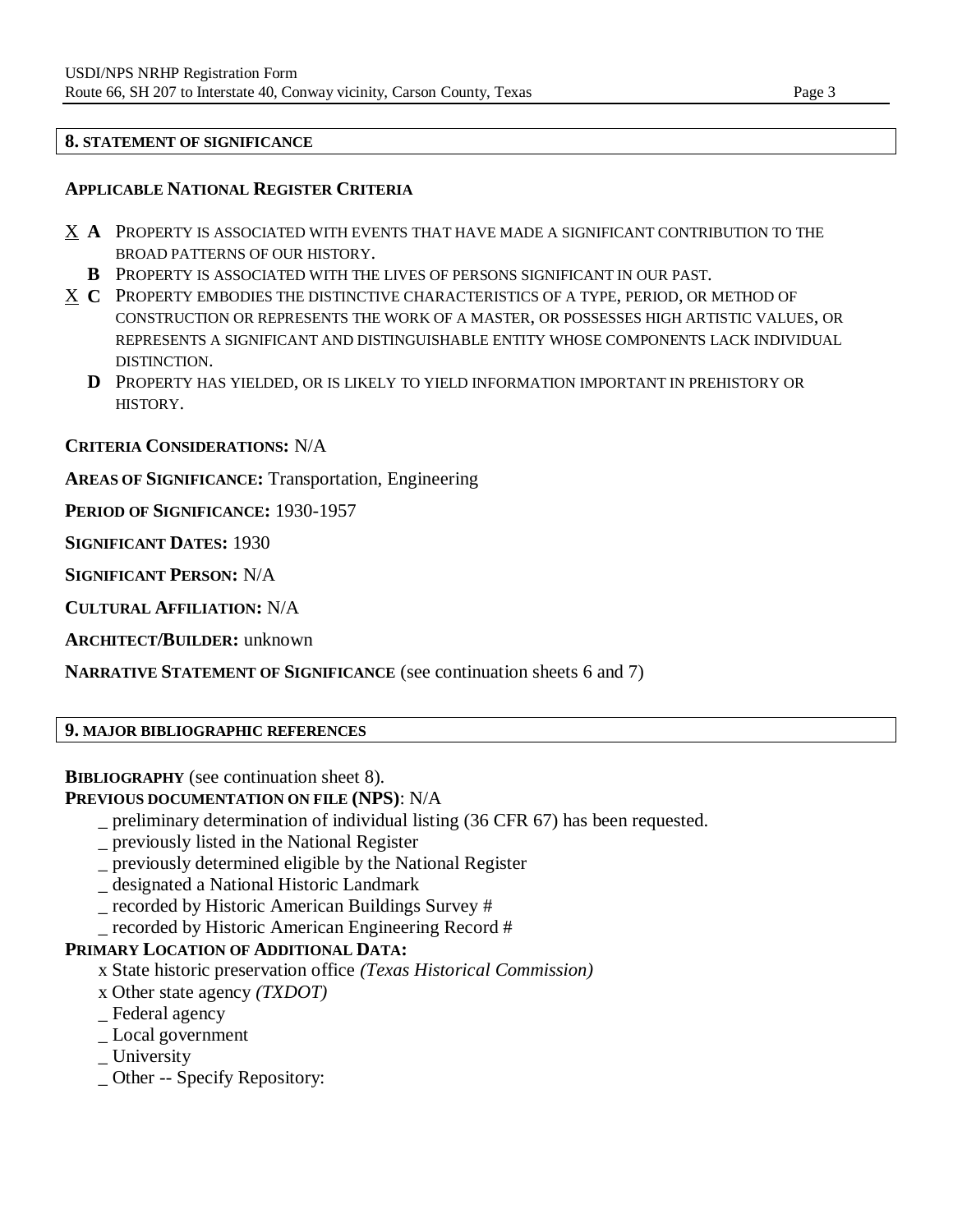### **10. GEOGRAPHICAL DATA**

### **ACREAGE OF PROPERTY:** 36.6 acres

| <b>UTM REFERENCES</b> |    | Zone Easting | Northing |
|-----------------------|----|--------------|----------|
|                       | 14 | 283132       | 3898659  |
|                       | 14 | 272422       | 3900389  |

**VERBAL BOUNDARY DESCRIPTION:** The boundary for the nominated property begins at the intersection of Texas Highway 207 in Conway. The north and south boundary lines extend along the highway's right-of way and include the 22' wide roadbed as well as 10' of right-of-way on either side. The western terminus of the property is the Interstate 40 Frontage Road.

**BOUNDARY JUSTIFICATION:** The boundary for this property is drawn to include the historic roadbed of Route 66 as well as additional right-of-way on either side of the highway. The eastern terminus ends at Texas Highway 207 in Conway. Further east there are numerous modern intrusions along the highway and its original profile has been widened. The western terminus is at the Interstate 40 Frontage Road and the original roadbed of Route 66 was removed for the construction of the interstate.

## **11. FORM PREPARED BY**

**NAME/TITLE:** Philip Thomason and Teresa Douglas **ORGANIZATION:** Thomason and Associates **DATE:** February 2006 **STREET & NUMBER:** 1907 21<sup>st</sup> Avenue S. **TELEPHONE:** (615) 385-4960 **CITY OR TOWN:** Nashville **STATE**: Tennessee **ZIP CODE:** 37212 **ADDITIONAL DOCUMENTATION**

### **CONTINUATION SHEETS**

**MAPS** (see continuation sheet 9)

**PHOTOGRAPHS** (see continuation sheet 10)

### **ADDITIONAL ITEMS**

**PROPERTY OWNER**

**NAME:** Texas Department of Transportation (Michael W. Behrens, Executive Director)

**STREET & NUMBER:** 125 East 11th Street **TELEPHONE:** 512/416-2628

**CITY OR TOWN:** Austin **STATE:** Texas **ZIP CODE:** 78701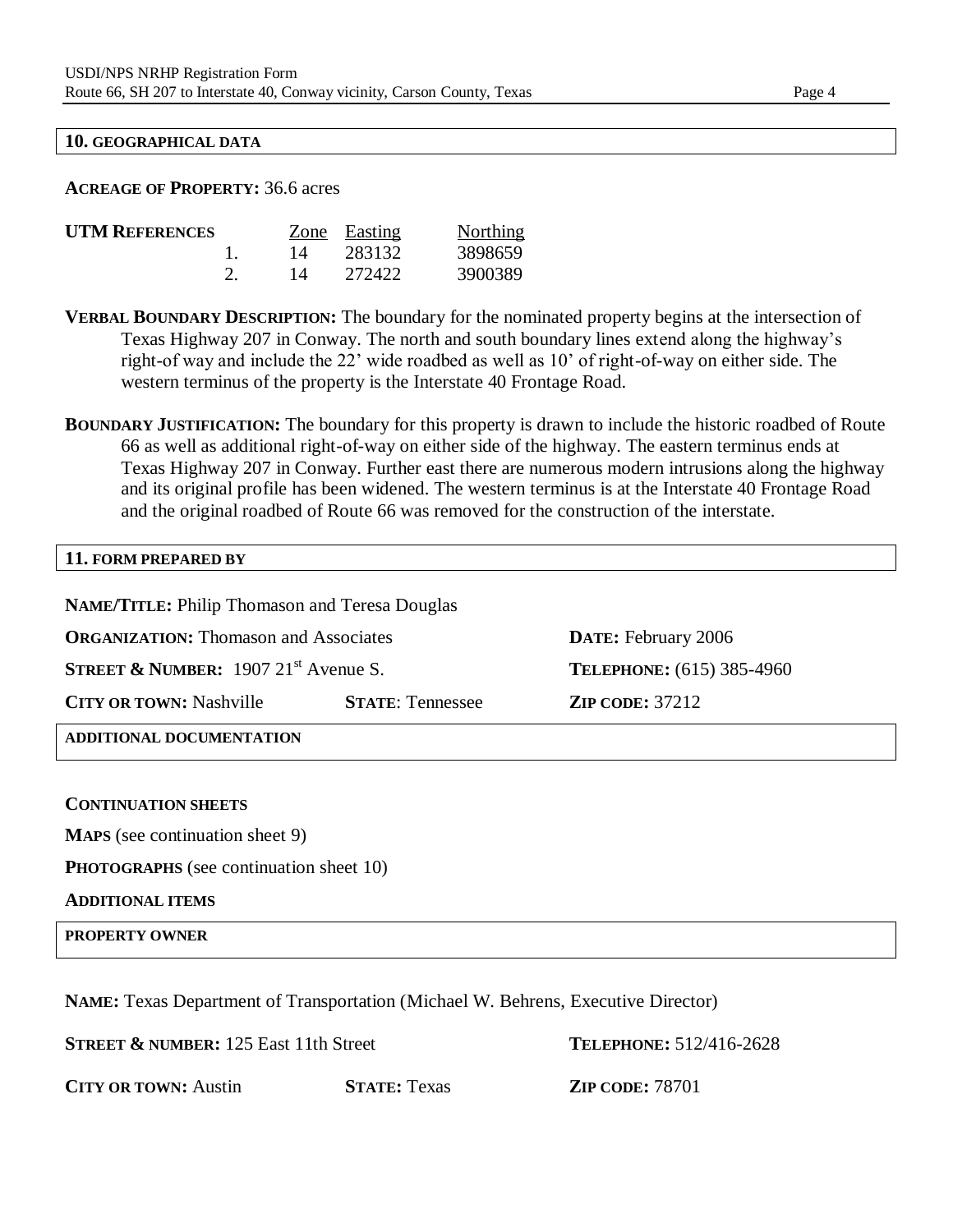# **National Register of Historic Places Continuation Sheet**

Route 66, SH 207 to Interstate 40 Section 7 Page 5 Conway vicinity, Carson, County, Texas

### **DESCRIPTION**

This property is a 7.2 mile section of Route 66 between Conway and Interstate 40 in Carson County, Texas. Conway is located in the Texas Panhandle, twenty miles east of Amarillo. This section of roadbed was designated as Route 66 in 1930 and was paved later that year. It served as the roadbed for Route 66 from 1930 until ca. 1965 when Interstate 40 was completed 1.3 miles to the north. After the completion of Interstate 40, this section of Route 66 was incorporated into the Carson County highway system and is now known as Texas Farm Road 2161. From Conway to Interstate 40, the historic roadbed of Route 66 extends through open rangeland and farmland. There are few modern intrusions along the roadbed and it retains much of its mid- $20<sup>th</sup>$  century integrity and design.

The original roadbed is 19' 2" in width with shoulders adding an additional 2' 10" on either side (Photo 1). The original surface of the roadbed was concrete which was covered with asphalt ca. 1950. Since ca. 1950, the asphalt has been repaired and replaced in various locations. From Conway west for several miles the highway is bracketed on the north by a fence line and on the south by the abandoned railroad bed of the Chicago, Rock Island & Pacific Railroad. The boundary for the roadbed begins at the intersection of Texas Highway 207 in Conway. For descriptive purposes of features, going east to west, the mileage starts at 0 at Texas Highway 207. At 0.3 mile the roadbed leaves the Conway city limits and continues west (Photos 2-3). The roadbed continues west and ascends a slight rise. After crossing the rise the road passes a windmill at 1.2 miles and continues west (Photo 3). At 1.4 miles the highway passes a group of agricultural buildings on the south side of the road.

At 2.0 miles the highway intersects with County Road L, which is a dirt road and crosses Route 66. At 3.0 miles the highway intersects with County Road K which is also a dirt road. From this vantage point no buildings are in view with the exception of a windmill in the distance to the south and a bridge over I-40 in the distance to the north (Photo 5). The historic roadbed of Route 66 continues west passing agricultural buildings at 3.5 miles. After passing a windmill and small concrete farm building the highway intersects with County Road I at 5.1 miles (Photo 6). County Road I has a gravel roadbed north of Route 66 and a dirt roadbed south of the highway. Just past County Road I, the historic roadbed of Route 66 turns to the northwest and away from the abandoned railroad bed (Photo 7). Past this point the highway is defined on both sides by wood and wire fences. At 6.4 miles the highway intersects with County Road H which has a dirt surface (Photo 8). The highway continues northwest through open fields until the original pavement ends and asphalt begins for a new I-40 Frontage Road at 7.2 miles.

Throughout its 7.2 mile length this section of historic Route 66 does not pass by any notable modern intrusions after it leaves the Conway city limits. In Conway the landscape is dominated by several concrete grain elevators which date to 1914. West of the city limits there are no major buildings along the roadbed until the I-40 interchange. The landscape throughout the highway's length consists of the abandoned railroad bed, a scattering of agricultural buildings, and open range land and farm land.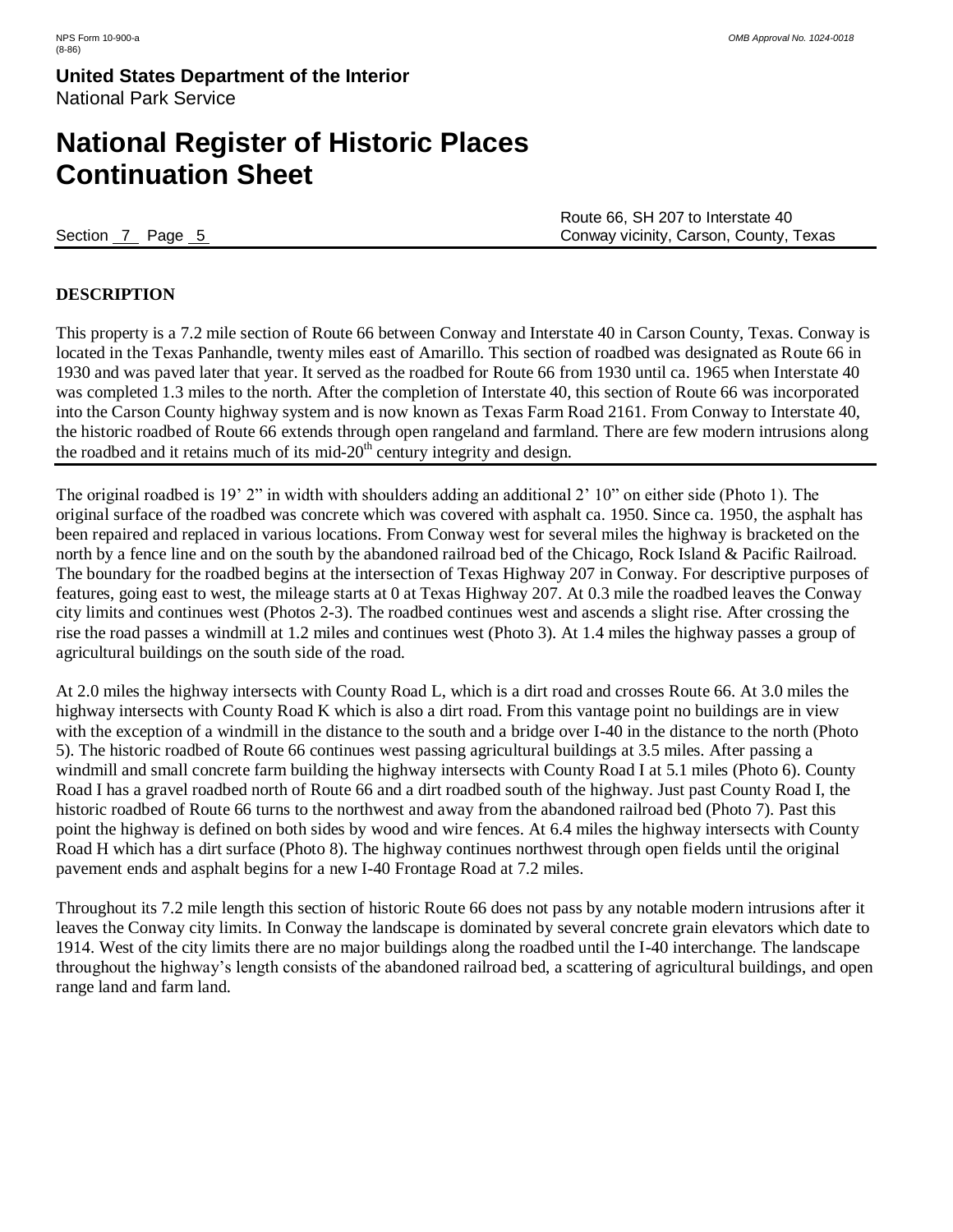# **National Register of Historic Places Continuation Sheet**

|                  | Route 66, SH 207 to Interstate 40      |
|------------------|----------------------------------------|
| Section 8 Page 6 | Conway vicinity, Carson, County, Texas |

This segment of original Route 66 roadbed west of Conway in Carson County, Texas is nominated to the National Register under Criteria A and C at the state level of significance, in the areas of Engineering and Transportation. Route 66 was one of the nation's leading highways during the early to mid-twentieth century, and served as the primary corridor between Chicago and California. The road reflects the history of transportation from this era and both the forces which brought it into being and those that diminished its use. Under Criterion C, this segment of Route 66 is significant as a representative example of roadbed construction and engineering of the 1930s. The road retains much of its original form, design, materials and the surrounding setting has changed little since the road's construction. The roadbed segment conveys a strong sense of its historic time and place and is one of the longest and best preserved sections of Route 66 in Texas. The property meets the registration requirements for the property type of "Roadbeds" as set forth in the Multiple Property Documentation Form, "Route 66 in Texas MPS."

Route 66 crossed Texas through the panhandle of the state, a sparsely populated arid region largely characterized by a scattering of small towns and farming communities. White settlement of the area occurred relatively late, but extensive sheep and cattle ranching of the early twentieth century had displaced the Native Americans and buffalo herds that had once dominated the region by the late  $19<sup>th</sup>$  century. During the 1920s, agriculture in the panhandle boomed and the oil industry boosted the local economy. The oil industry generated substantial growth in Amarillo, which became the commercial and corporate center of the region, and led to significant highway development through the panhandle.<sup>1</sup> Representative of this growth was the platting of the town of Conway in 1905 which became a small railroad community along the Chicago, Rock Island & Pacific Railroad.<sup>2</sup>

Roads in this section of Texas were little more than dirt paths in the early twentieth century. The trip from Amarillo to Tucumcari, New Mexico, a journey of approximately 110 miles, averaged a full day. But as the oil industry prospered in the 1920s, activity in the region called for improved roads, and by 1928 this same trip required only three hours.<sup>3</sup> The establishment of Route 66 through the Texas panhandle was a key event in the region's road development. Route 66 extended in a rather direct east-west alignment across the panhandle passing through a series of small towns most of which had fewer than five hundred residents. These included Shamrock, McLean, Alanreed, and Groom in eastern Texas, and Vega, Adrian, Landergin, and Wildorado in the western part of the state. Centrally located Amarillo in Potter County was the only sizeable city through which the road passed.<sup>4</sup>

When US Highway 66 was planned through Texas in the 1920s, various routes were recommended. There was also an extensive push across the panhandle to have the highway fully paved. In 1928, E.W. Bowen, a prominent highway booster from Tucumcari spoke to a group of Amarillo businessmen about the benefits of having a paved roadbed between their towns, citing ease of traffic and quicker travel as key advantages. Bowen encouraged Amarillians to attend a meeting between the governors of Texas and New Mexico and officials from both state highway departments regarding interstate highway improvements, which was scheduled to take place the following month.<sup>5</sup> Bowen also boasted of a new paving process that had been used in his state. The new pavement material was of "sand and oil mixed on the road by machinery," and provided a layer about four inches thick that could be sloped for drainage. The

 $\overline{a}$ 

<sup>&</sup>lt;sup>1</sup> Michael Cassity, "Route 66 Corridor National Historic Context Study." (Route 66 Corridor Preservation Program, National Trails System Office – Intermountain Region, National Park Service, Santa Fe, New Mexico, December 15, 2004), 76-78.

<sup>2</sup> Mrs. Ralph E. Randel ed., *A Time to Purpose, A Chronicle of Carson County*, (Panhandle, Texas: Carson County Historical Survey Committee, 1966), 248.

<sup>3</sup> "Kiwanians Told How '66' Paving Helps," *Amarillo Daily News*, 13 July 1928.

<sup>4</sup> Cassity, "Route 66 Corridor National Historic Context Study," 76-78.

<sup>5</sup> "Kiwanians Told How '66' Paving Helps," *Amarillo Daily News*, 13 July 1928.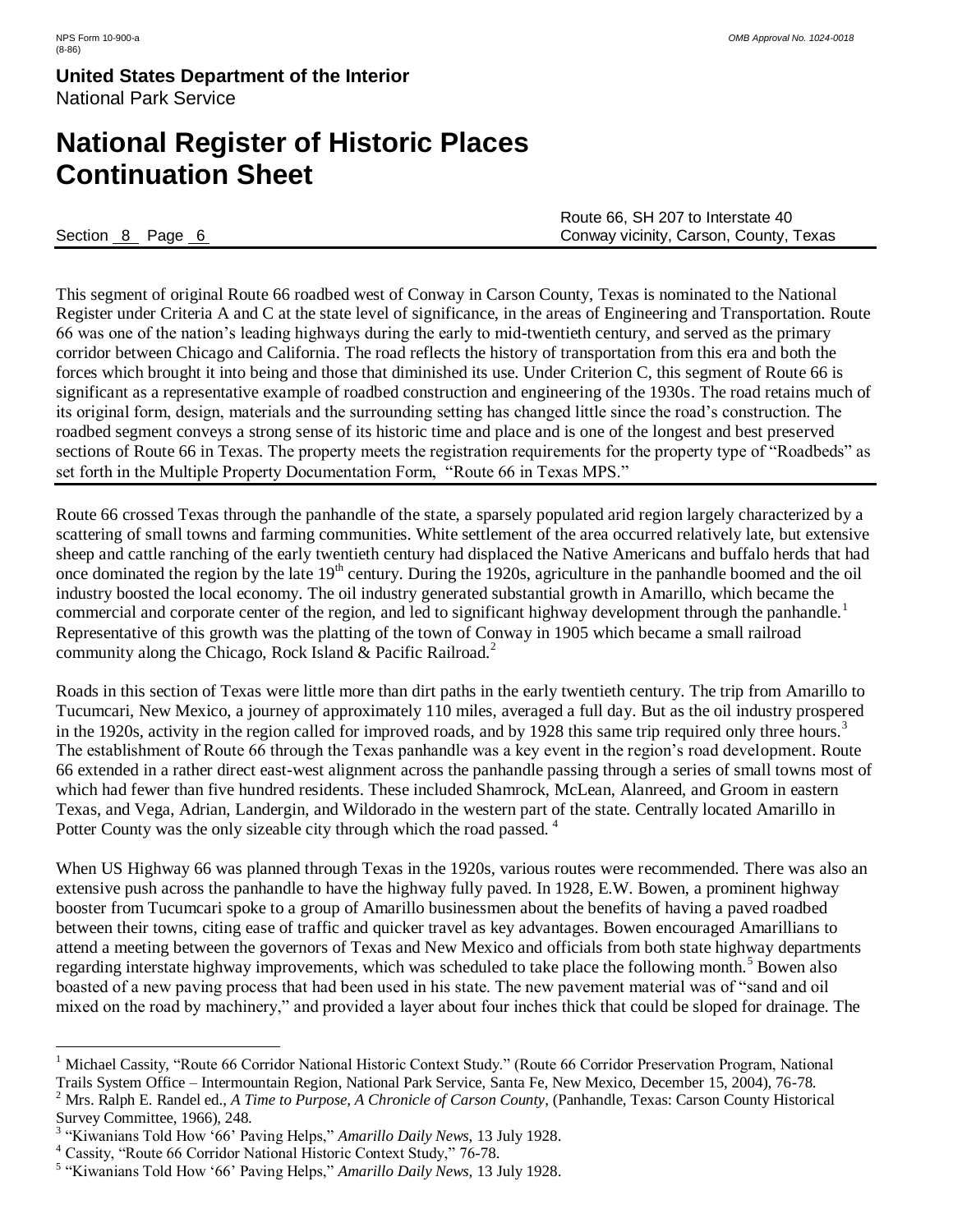# **National Register of Historic Places Continuation Sheet**

|                | Route 66, SH 207 to Interstate 40      |
|----------------|----------------------------------------|
| Section 8 Page | Conway vicinity, Carson, County, Texas |

process "made it possible to surface a road after it had been graded and culverts and bridges installed." Other benefits of the pavement were its dust proof quality and low cost, which averaged around \$1,000 per mile.<sup>6</sup> It does not appear that this type of paving was utilized on the section of roadbed west of Conway.

Although Route 66 was designated in 1926, its route through Texas remained in dispute for several years in Carson and Potter Counties east of Amarillo. Carson County officials including a local judge traveled to Austin in support of the road and helped to secure its location. The route through Carson County was finalized by August 24, 1930, when an article in the *Amarillo Daily News* declared the "U.S. 66 Highway Tangle Solved." The paper stated that state and federal officials had approved relocation of the highway between the town of Conway to the Potter County line along a route north of the Chicago, Rock Island & Pacific Railroad. Local residents were jubilant over the announcement as the dispute over its location had delayed the paving of a ten-mile section of roadbed for over a year.<sup>7</sup> Following this announcement, Carson County officials announced "We will start work at once on plans for the unpaved strip of the road" . . . "and we believe it possible to let a contract for grading and drainage structures when the state highway commission meets in September."<sup>8</sup> The road west of Conway was paved with concrete in 1930 and this hard surfaced road was opened to Amarillo.

From 1930 to the mid-1960s, this two-lane roadbed served as the alignment for Route 66 west of Conway. This roadbed extended through open range land and farm land and paralleled the Chicago, Rock Island & Pacific Railroad for several miles. A 1956 highway map of Carson County shows the roadbed as Route 66 and with few houses or other buildings along this alignment.<sup>9</sup> When Interstate 40 was completed through Carson County, federal management of Route 66 ended and it was incorporated into the county's highway system as Texas Farm Road 2161. The highway continues to be used for local traffic south of the interstate as well as providing a sense of time and place for Route 66 travelers.

Throughout Texas, Route 66 is primarily an access frontage road for I-40 for much of its length. The 7.2 mile section of Route 66 between Conway and I-40 continues to be used as a state highway and possesses the highest degree of integrity of any rural section of Route 66 in Texas. The nominated property retains integrity of location, setting, feeling and association not only because of the preservation of the original roadbed, but also because of the largely unaltered farmland and rangeland through which it extends.

8 Ibid.

 6 Ibid.

<sup>7</sup> "U.S. 66 Highway Tangle Solved Carson County," *Amarillo Daily News* 24 August 1930.

<sup>&</sup>lt;sup>9</sup> Carson County Highway Map, Texas State Highway Department, 1956.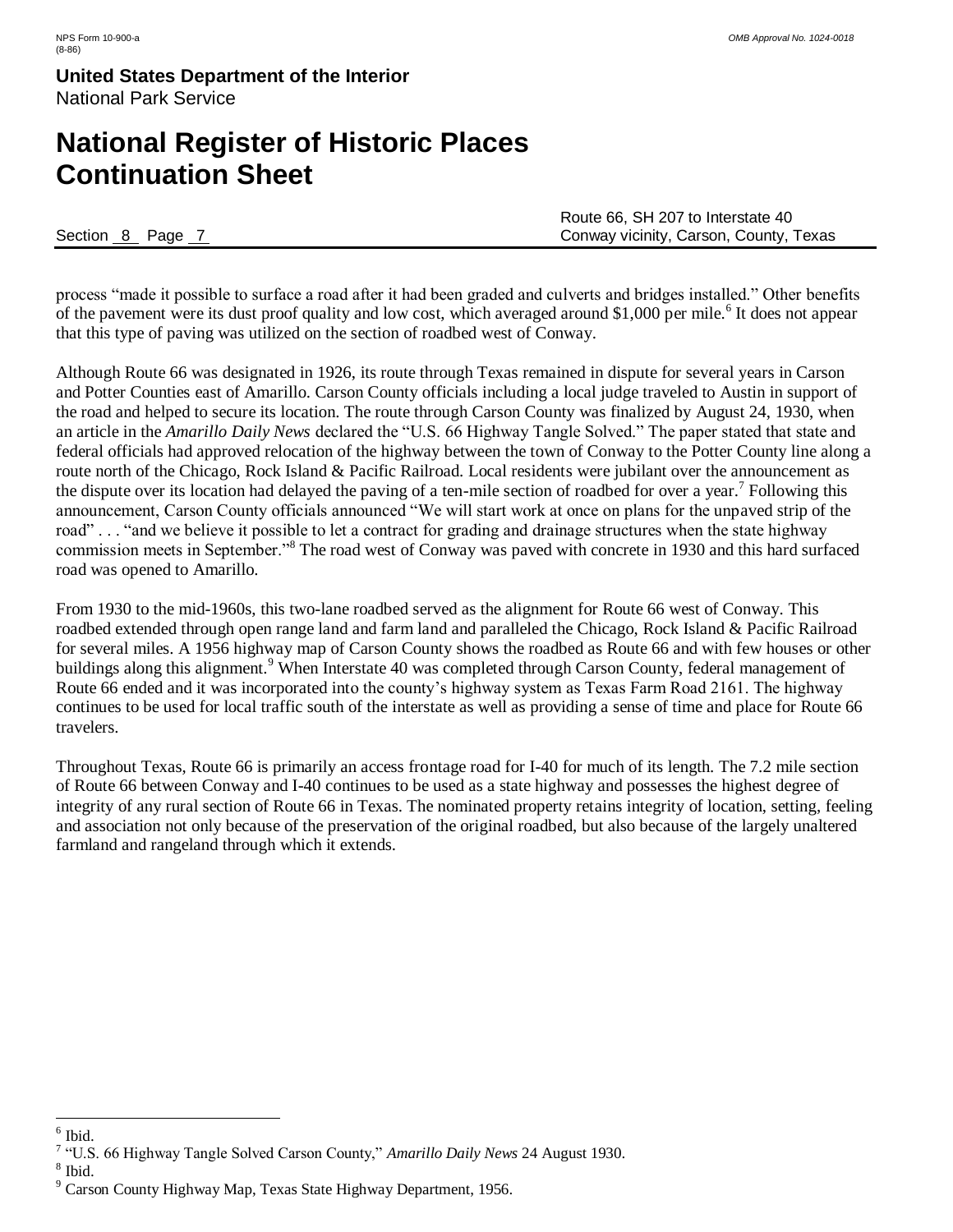# **National Register of Historic Places Continuation Sheet**

Route 66, SH 207 to Interstate 40 Section 9 Page 8 Conway vicinity, Carson, County, Texas

### **BIBLIOGRAPHY**

*Amarillo Daily News*, 13 July 1928 and 24 August 1930.

Carson County Highway Map, Texas State Highway Department, 1956.

- Cassity, Michael. "Route 66 Corridor National Historic Context Study." Rute 66 Corridor Preservation Program, National Trails System Office, Intermountain Region, National Park Service, Santa Fe, New Mexico, 2004.
- Randel, Mrs. Ralph E. ed. *A Time to Purpose, A Chronicle of Carson County.* Panhandle, Texas: Carson County Historical Survey Committee, 1966.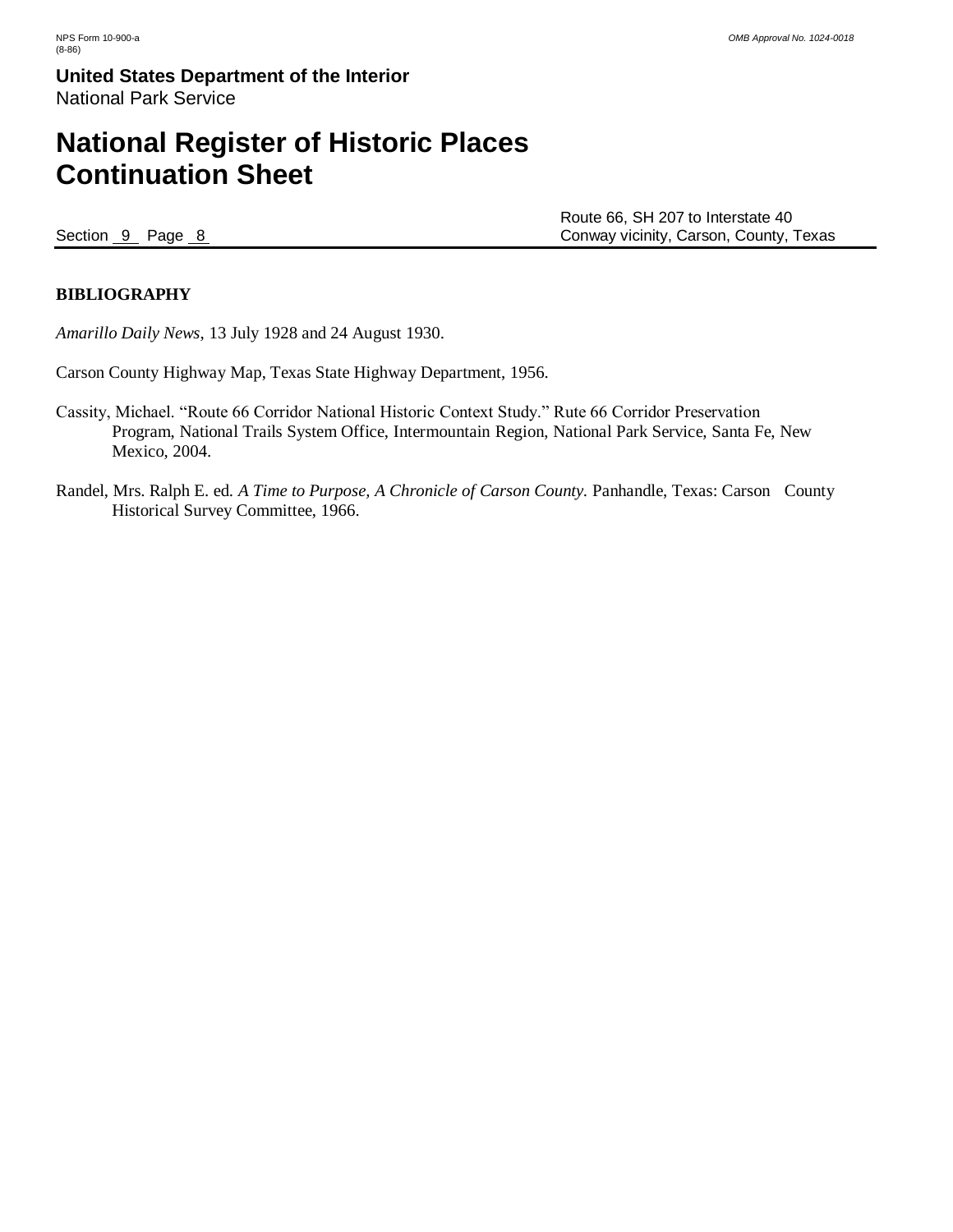# **National Register of Historic Places Continuation Sheet**

Route 66, SH 207 to Interstate 40 Section PHOTO Page 9 Conway vicinity, Carson, County, Texas